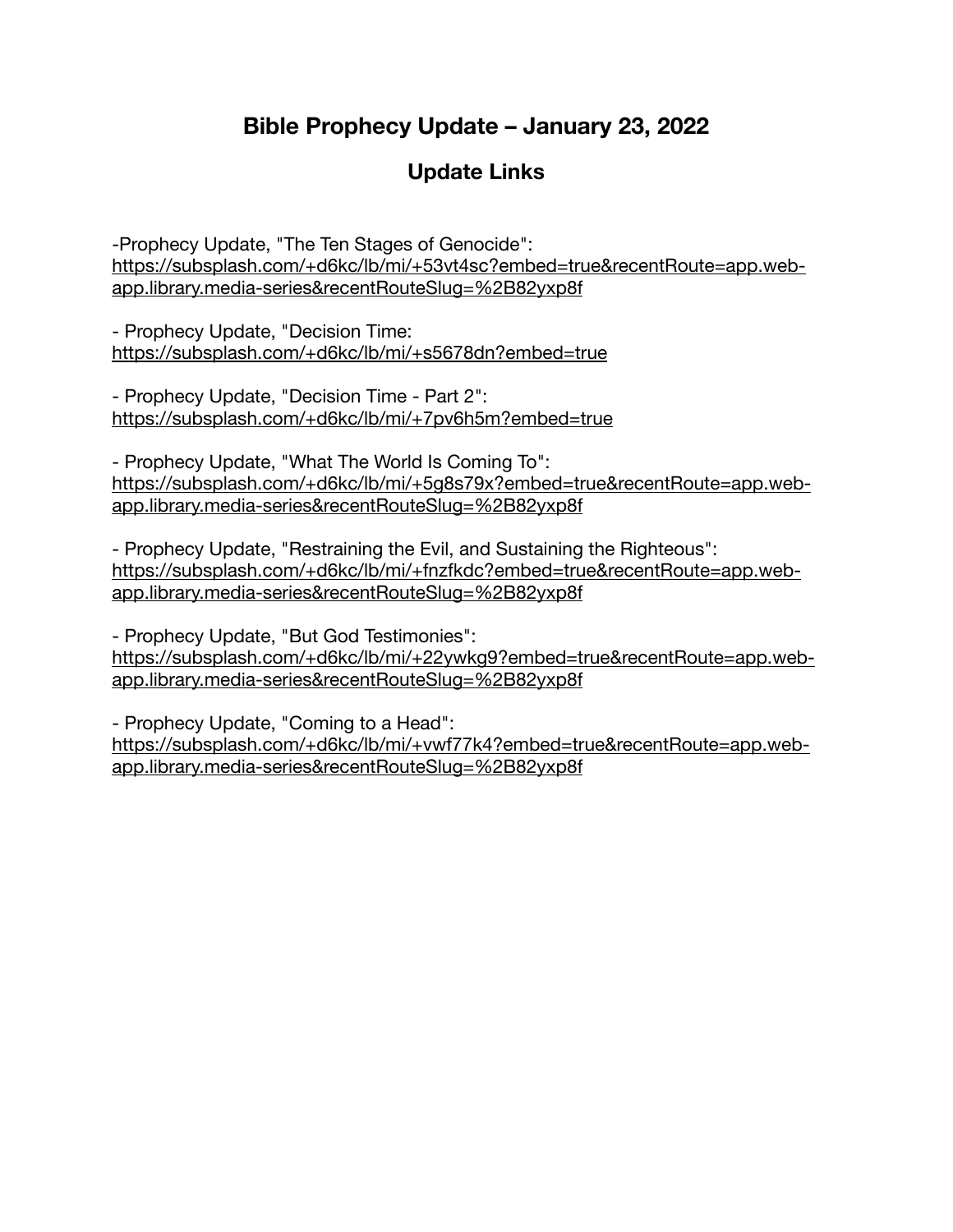All right, good morning and welcome to our first service on Sunday morning, which is our Bible Prophecy Update that we do weekly. And then we have two services, the Second Service is the sermon actually. And we're going verse-by-verse through the Bible. And we are currently in the Book of Hebrews, actually almost done with the Book of Hebrews, not quite.

For those of you know that there are 25 verses in Hebrews, and we are not going to finish the book of Hebrews today. Is that okay? All right.

What we are going to do is look at four reasons as to why it is that prayer is so powerful, and how it is that the most powerful thing that we as Christians possess is prayer. Have you ever thought of it like that? The most powerful thing that you possess is this thing we call prayer.

So that's second service that will be live streamed at 11:15 a.m. Hawaii time. And for those of you that are watching by way of YouTube or Facebook, we would encourage you at this time to go directly to the website JDFarag.org for the uncensored and uninterrupted entirety of today's update.

And with that, let's get right to it, a lot to get to today. I titled today's update "Don't Buy the Lie" and I –

[ Applause ]

Okay, we're off to a great start! Wow, I love you guys! You sure make what I do a joy and a lot easier, I'll tell you that. And thank you for that, by the way.

But I chose this title for what I hope will be deemed obvious reasons, given the massive deception and confusion that's now happening in the world today. You know, and oftentimes overlooked prophecy in the Bible is that of the demonic deception in the last days that we're told will blanket the entire Earth and all the nations on Earth.

The Savior himself lists deception and lies first and foremost when answering the disciples' questions about the end of the age. It's in Matthew 24, a passage, a chapter familiar to most.

I want to draw your attention to verses 3-4. We're told that as Jesus was sitting on the Mount of Olives, the disciples came to Him privately. "Tell us," they said, "when will this happen, and what will be the sign of Your coming and of the end of the age?"

It's actually a twofold question, but really, if you look at it closely, they're actually asking three questions. When will this happen, one?

What will be the sign of Your coming, two?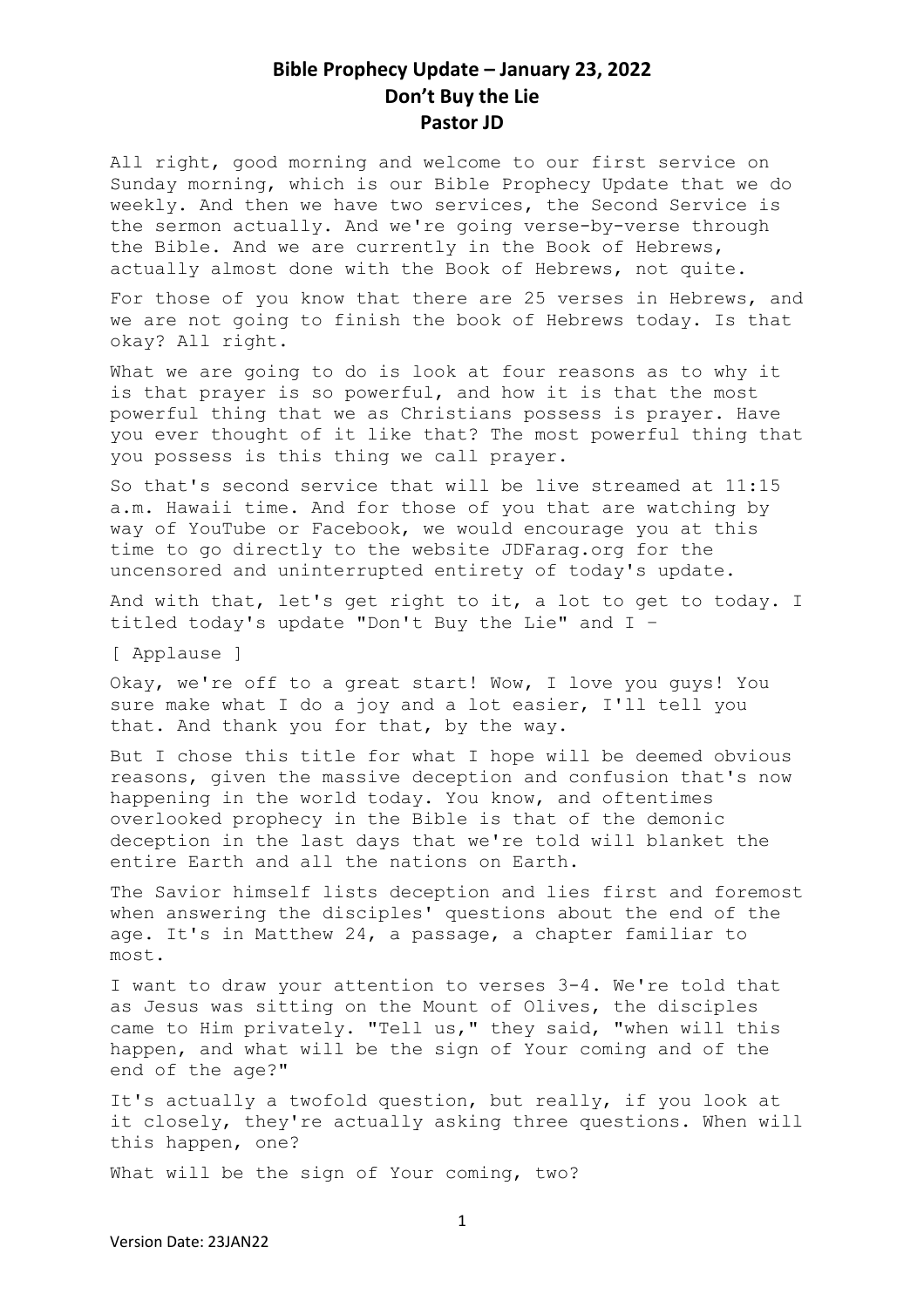And what will be the sign of the end of the age, three?

And then Jesus goes on to answer their questions, and we're told, verse 4, Jesus answered, "Watch out that no one deceives you." Right out of chute, first thing: Deception.

Okay, you guys, you want to know what's going to mark the last days? The sign, the first and foremost sign that will indicate that it's the time of the end, the end of the age and My coming, first thing: Deception.

And then He goes on, of course, to list other signs, really better seen as and said as birth pains, which come in greater frequency and greater intensity. And He lists things like racial uprisings. There will be ethnic groups rising up against ethnic groups, nation against nation. This is racial tension, racial uprising.

And then He also lists famines and pestilences. And then He also adds to that list that there will be earthquakes in diverse or different, various places.

And then He likens all of these things with the deception at the first and the top of the list, He wraps all of them up, and likens them to birth pains. These will be the beginning, keyword, of birth pains.

So we set a precedent of sorts from the Savior himself concerning this particular prophetic sign. When you get to the epistles, the Apostle Paul, by the Holy Spirit, writes extensively concerning this demonic deception and powerful delusion that will mark the last days.

In his first letter to Timothy Chapter 4:1, and by the way, his letters to Timothy were the last letters he would ever write.

And He says, verse 1, 1 Timothy 4, "Now the Spirit expressly says that in latter times, some will depart from the faith, giving heed to [listen] deceiving spirits [deception] and doctrines of demons."

This is a demonic deception that will mark the last days. Now, the reason I mentioned that this was the last of the letters that the Apostle Paul would write, when you get to Thessalonians, these were the first letters that the Apostle Paul would write, 1 and 2 Thessalonians.

So Chapter 2, 2 Thessalonians, I'll began reading in verse 9, again, a passage that many are familiar with, but I want to draw your attention to something here.

He writes, "The coming of the lawless one [this is the Antichrist] will be in accordance with how Satan works. He will use all sorts of displays of power through signs and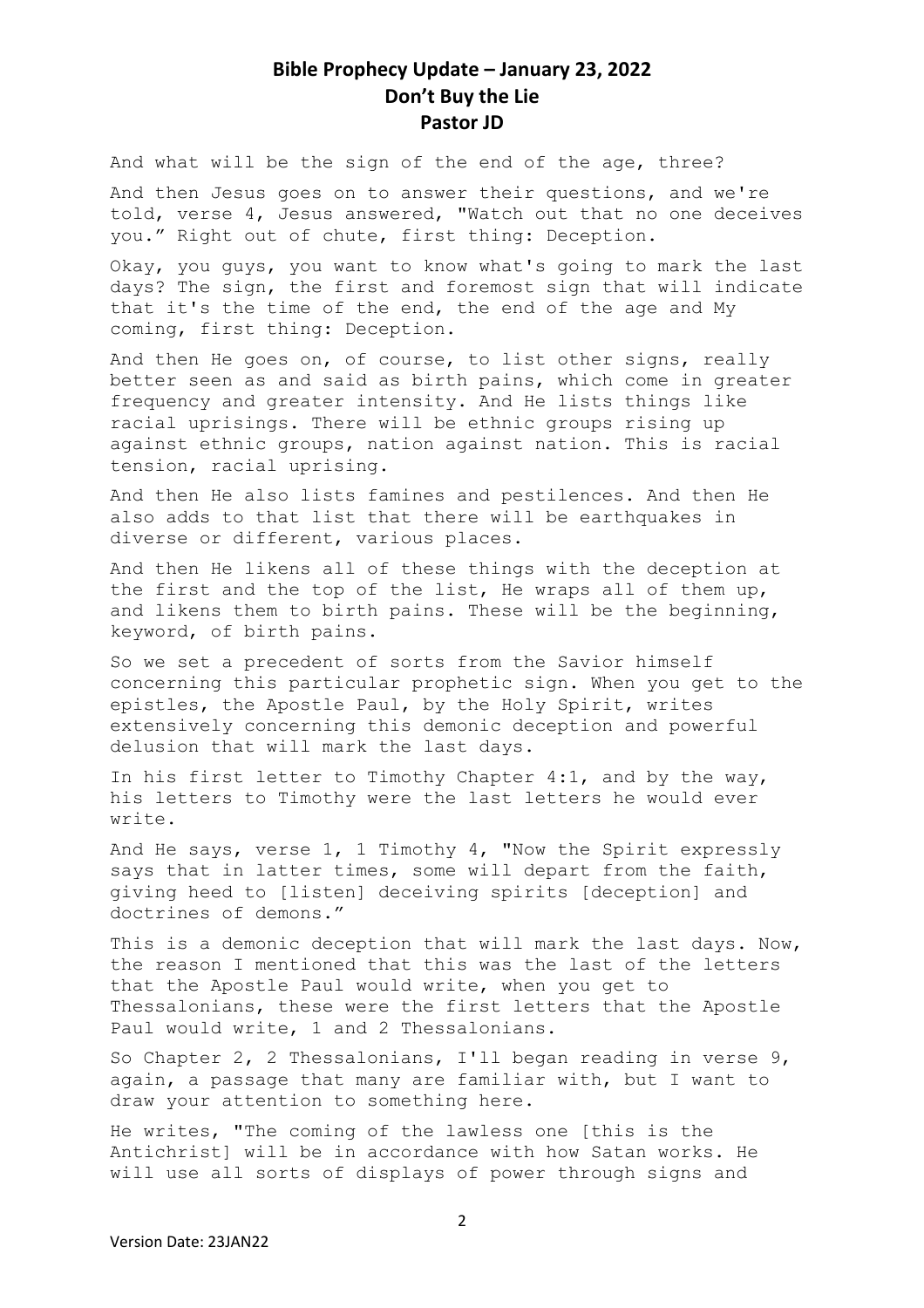wonders that serve the lie [the lie] and all the ways that wickedness deceives those who are perishing.

They perish [here's why] because they refused to love the truth and so be saved. For this reason [verse 11] God sends them a powerful delusion so that they will believe the lie [the lie] and so that all will be condemned who have not believed the truth but have delighted in wickedness."

Wow! Okay, can I just humbly ask you to bear with me for just a moment on this? You know what he's saying here? And please don't for a second think that God is sending this strong or powerful delusion and deception so that they'll believe the lie as if it's God who's deceiving them.

That is absolutely not the case. In fact, it is the exact opposite that's true. Their mind is already made up, their fate is already sealed, and their heart is already hardened. They've already decided, as we just so beautifully worshiped, not to follow Jesus, the truth, but they refused the truth, the love of the truth to be saved. And God will never force Himself on anyone. He has given us free will. He has given us the choice.

Now that's not to say that God will not strive with man, the Spirit of God striving with the spirit of man, because it's not God's will that any should perish, but that all should come to repentance and a saving knowledge of Jesus Christ. That's God's will.

And so He will give them as many opportunities, but there does come a time when the Spirit of God will no longer strive with man. Romans 1 is a very, very difficult passage of scripture, but it's basically God saying, Okay, it looks like you've already made up your mind.

And He gives them over to that which they are consumed with in all of their wickedness, women burning in lust for women, men for men. They have already made their decision.

I think about Pharaoh when God is delivering the Israelites out of slavery in Egypt, and it's really quite an intriguing account because I think it's something like eight times it says something to the effect of, "And Pharaoh hardened his heart."

But in those eight times, it also says that God hardened Pharaoh's heart. What? Wait a minute. And now you're telling me God sends a strong delusion? That's not fair.

Wait a minute, not so fast. He's giving up and giving them over to the decision they've already made. He tried, but they already made their decision, they already hardened their heart, they already sealed their fate, they already made up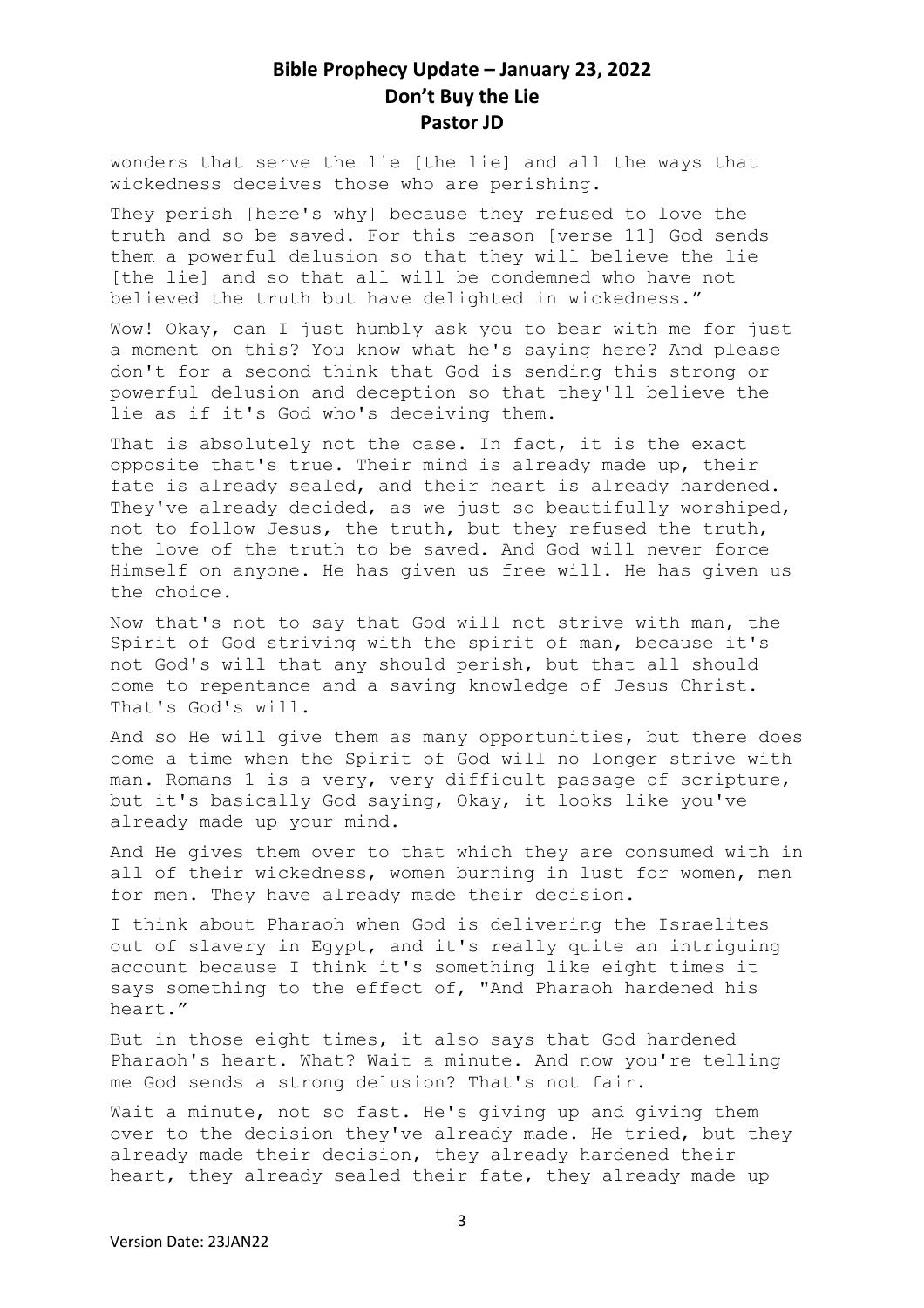their mind, and God says, Okay. So you're going to reject the truth?

When you reject the truth, hear me out on this, when you reject the truth, you open yourself up to the lie of lies from the father of lies, Jesus said is the devil himself. When you reject the truth, it's game-over. You'll believe any lie, and you will believe the lie.

So this is God basically saying, okay, have it your way. You reject and refuse to love the truth and so be saved? It's for this reason that now I will send a powerful delusion so that you will believe the lie because you have not believed the truth.

And not only that, if you can imagine, you actually delight in your wickedness. You take great delight and pleasure in your wickedness.

Well, the Apostle John in what I would argue is one of the most astounding prophecies in the Bible, wrote about this deception in the Book of Revelation, and it's concerning the fall of Babylon in the 7-year tribulation.

It's Revelation Chapter 18:23. "The light of a lamp shall not shine in you anymore, and the voice of the bridegroom and bride shall not be heard in you anymore."

And here's why. "For your merchants were the great men of the earth, for by your sorcery all the nations were deceived." I want you to hang on to this word "sorcery", we're going to come back to it here in a moment.

It is the Greek word in the original language of the Greek New Testament "pharmakeia" where we get our English word for pharmacy, pharmaceutical, pharma. It's the sorcery, the wicked witchcraft involving pharmaceuticals.

The reason I saved this Revelation 18 prophecy for last is because - and I think you would agree with me when I say this - it speaks with precision accuracy to exactly what's happening now.

And if you'll kindly allow me to, I want to expound on this specifically as it relates to all the nations on Earth being deceived by the lie. But in order to do that, we'll go ahead at this time and end the live stream on Facebook and YouTube.

Okay, what follows are just three of the numerous and voluminous lies that all the nations have believed, and as such, been deceived.

By way of a preface, I need to mention something because the misinformation, not the information, the misinformation now is infinitely worse than it has been in recent months. I want to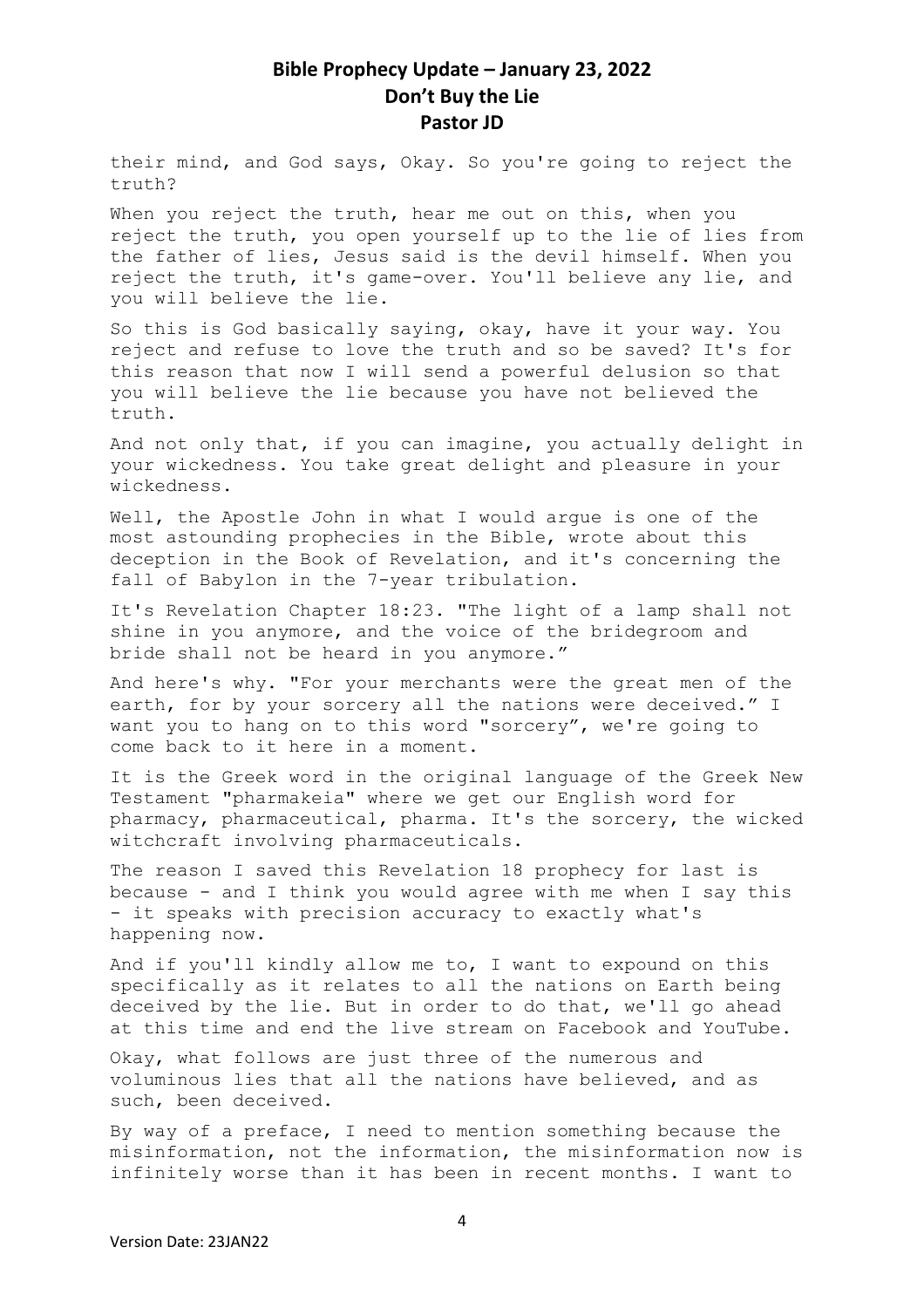say maybe 5, 6 months it has gotten infinitely worse, and this because it furthers the narrative of confusion and deception to serve the aforementioned lie.

Let me maybe explain that a little bit. I don't know if you've noticed this or not, but even let's call it six months ago, it was a little bit easier to search the Internet, By the way, okay, we're off of YouTube; I can say this. Don't use Google.

Really? YouTube, are you kidding me?

Not - okay, help me out, Lord because I...

First, you will not find the truth. Why?

Because A), It has been buried so deep that you would have to search 538,000 pages to find it. Who has that time? I don't.

And B), If it hasn't been buried that deep, it's been scrubbed, removed, deleted, cannot find it.

You know, last year when someone reported us - I pray for their salvation. If they're saved, I pray for their repentance. But somebody apparently reported us, and we got a strike on YouTube and were censored.

And by the grace of God, I mean, we had already been working on our own website so that we could hit the ground running seamlessly and transition to our website where all of our videos were then relocated in their uncensored entirety.

But that was a year ago, and it's gotten so much worse since then. So now what's happening, and it's really just a matter of time before even the introduction we won't be able to do that on YouTube.

So a lot of the information that you'll find that is not misinformation you'll find on other platforms. Now I hesitate to mention them by name. We are not on those platforms, at least not as of yet because we want to direct people to our website.

But these other platforms, at least for now, are alternative platforms where you can find information. But please, please, please be discerning. And what I mean by that is, in fact, you'll notice that recently I have kind of gotten away from quoting specific sources.

There's a couple of reasons for that, one of which is that sometimes those sources turn out to be not good sources. Let's just leave it at that. I'll try to be as gracious as I possibly can here. And then even then you come to find out that nobody really knows; it's speculation at best.

And so I look back even in my archive notes, and we're going to refer to some of them today, but even those links that we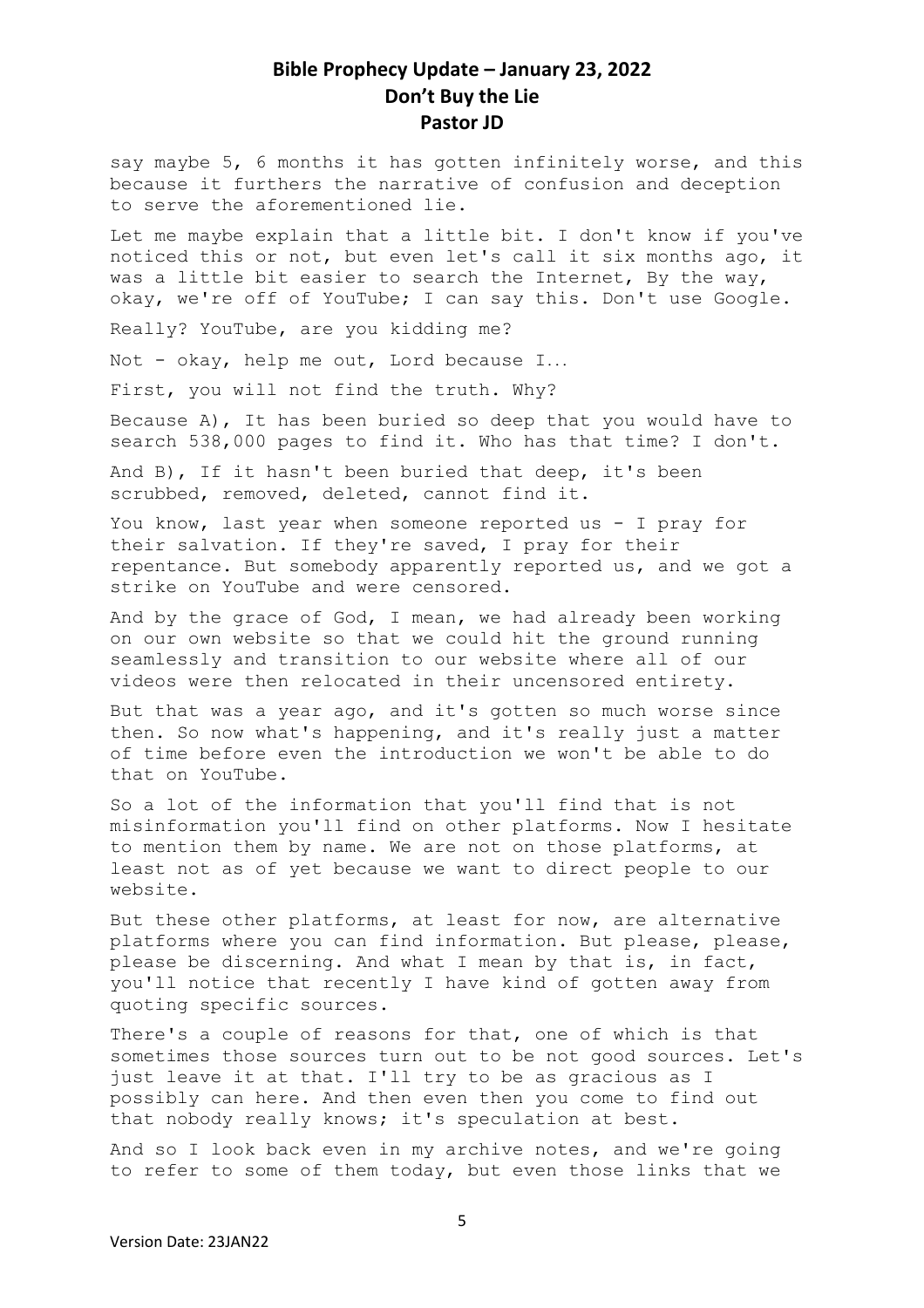provided in previous updates, they're no longer valid, and the ones that are still valid that you can still go to, well, it's kind of almost outdated. The shelf life of those links is such that so much has happened so fast, and everything has changed.

And you go back and you look at that and you go, wait a minute, that's not the case anymore. That's how deceptive this is. That's how confusing this is, and again, make no mistake about it, who's the author of confusion? The Devil, right?

So this is all by design. This is deliberate. This is the deception, the strong or powerful delusion that will take place when it's ultimately fulfilled, according to 2 Thessalonians 2 during the 7-year tribulation.

But it's already happening. We're already seeing it. It's beginning to come to pass. So I only say that to say this: That I'm going to reference previous updates which have links, but.. And that was the information and the documentation that was available at that time.

I'll still refer to them because well, again, two reasons. Bear with me.

First, I don't want to reinvent the proverbial wheel. And second, even now, and I spend an inordinate amount of time going through, I mean, a voluminous amount of material on any given week in preparation for the Update.

And I got to tell you, I have to confess to you, and maybe you're experiencing the same thing I am. I can't find anything anymore. And whatever I do find, the vetting process for the authenticity of that particular document or article because when I get up here, as is my privilege to every week, I got to make sure that it's accurate because I don't want to be sharing with you information that is not accurate.

And one last thing: You should never just take my word for it. Oh, Pastor JD said... no, don't do that. Don't do that. Be a Berean, and actually, let me say it this way. I was thinking about this this last week.

Stop searching the Internet daily, daily. Start searching the Scriptures daily, daily.

[ Amen! ]

Oh, see, that's what I love about you, yes!

[ Applause ]

Yes! I have to confess that I'm speaking for myself. Here I am searching. Oh, ehh, hmm, page 94, oh, ehh, grrr.

Let me try this, (typing sound) you know, advanced search (typing sound)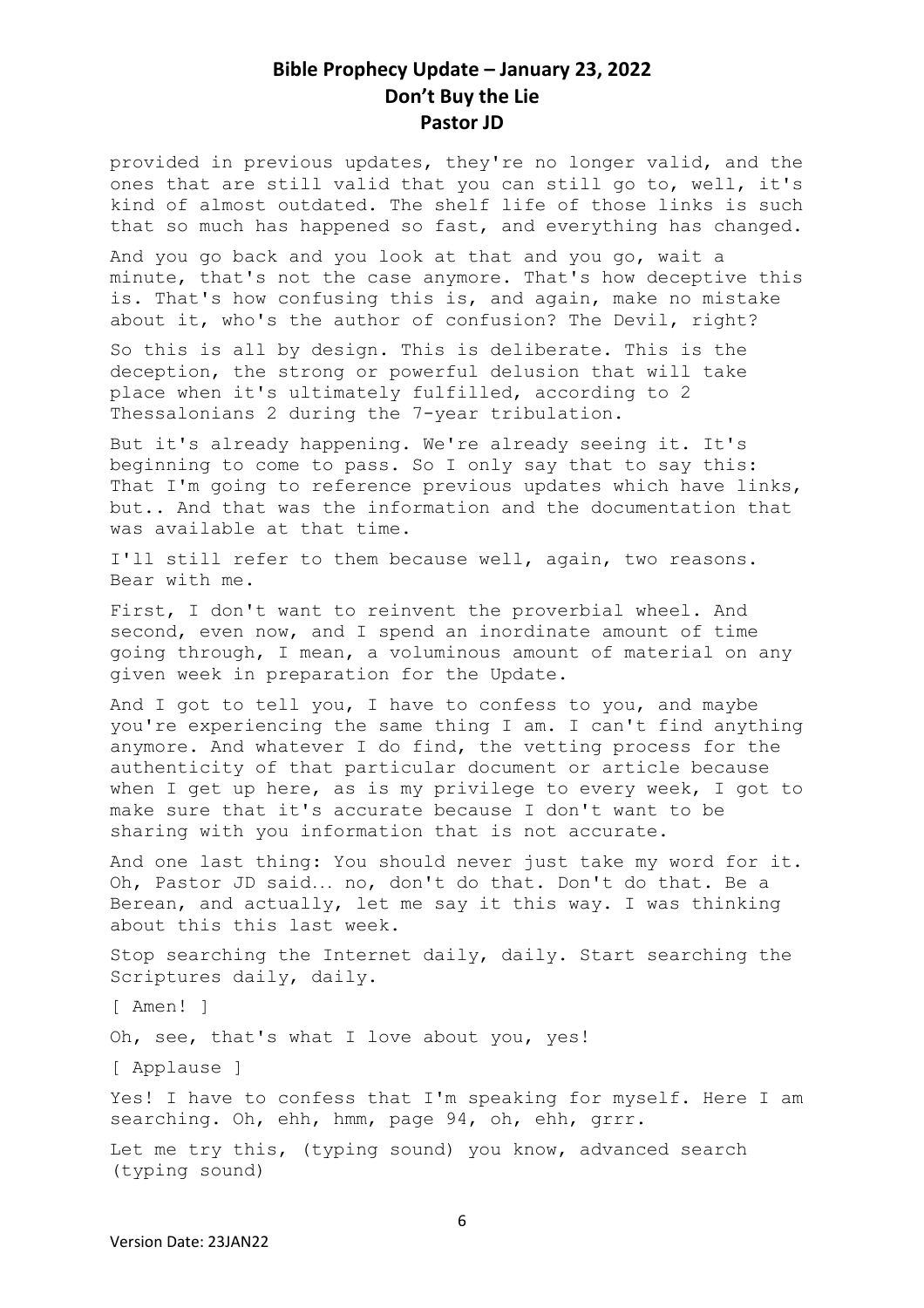[ Laughter ]

And I'm so frustrated, and it's like the Holy Spirit going, Hello?

What?

What are you doing?

I'm searching for the Prophecy Update.

Stop. Stop searching the Internet. Start searching the scriptures.

So here's the thing: I already said one last thing. I can't say one more last thing yet. I will at the end, of course. But you know, it is so confusing.

And truth be made known, nobody really knows. And when you don't know, what do you do? You go to the One who does know. Here's what I do know. God said that it would be exactly like this at the time of the end. God said this; I can know this.

Forget that expert. Forget this expert over here. I have The Expert of experts, the Lord of lords, the King of kings, the great physician, by the way. If you want credentials: Right here.

And He's foretold me, not just told me, foretold me, Before I come to take you out of this world, there's going to be a deception, the likes of which has never been seen before in the history of the world. This deception will be such that every nation on Earth will be deceived by it, and we're even told what it is. What are they going to be deceived by, every nation?

So I'm sitting in my office. I did not mean to go this far. Don't look at your watches; we got a ways to go. I'll be brief, famous last words.

I'm sitting in my office. I got the news feeds and anyway...

I'm watching, okay, Iran, they're wearing masks. China, they're wearing masks. You know the one that gets me? North Korea, North Korea. They're wearing masks.

I'm like, wait, what? How is it possible that every nation on Earth is doing the same exact thing? Revelation 18:23. I told you. But that is this. This is that. That's why.

All right, come quickly, Lord Jesus!

All the nations on Earth deceived by this pharmacy, pharmaceutical, pharma, deception. It's the injection deception.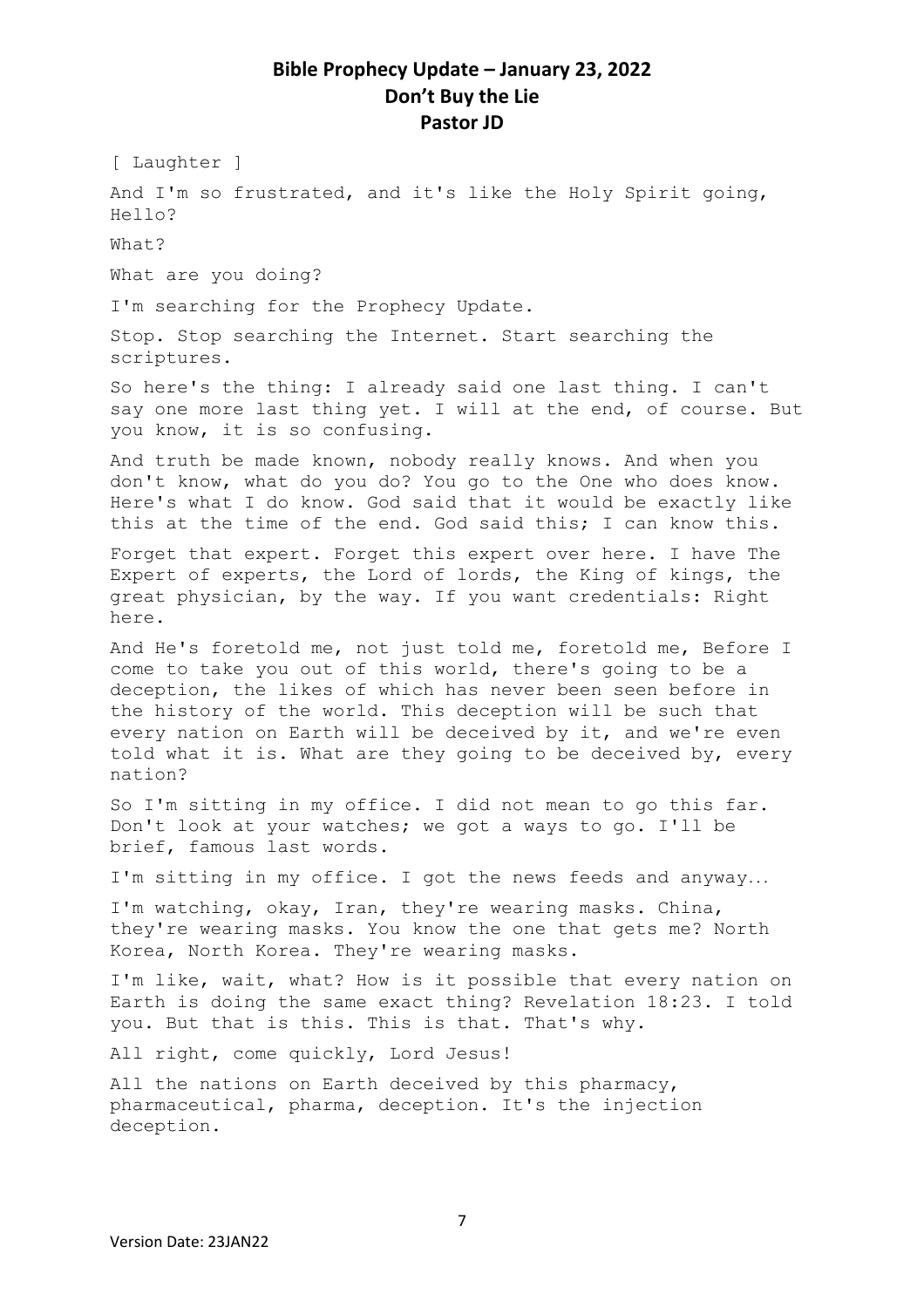Let me say it again. It's the injection deception. I call it an injection because that's what it is. I quit calling it a jab.

When you go back and watch some of the previous updates, forgive me in advance because I used to refer to it as the jab. But this sounds so, oh, it's just a jab.

No, it's an injection. It's an injection.

Okay, I feel better now. I hope you do too, probably not. But let's get started here.

I want to again, just three of the numerous and voluminous lies.

Lie Number 1: This is a pandemic of the unvaccinated. Okay, you've heard that one? That's the narrative, the narrative, a pandemic of the unvaccinated. You've not been vaccinated?

Okay, I'm not going to go there. This is wrong on every level. This is a lie on every level.

Number 1: Here's the truth. This is not even a pandemic. You know what this is? It's a genocide. Don't take my word for it. You search the scriptures. We've talked about this in prior updates before. I'll mention one here in a moment.

This is not a pandemic. This is a genocide. And this is not a vaccine. Again, it's an injection, but here's the thing. It's an injection with life-threatening and life-altering poisons. That's what this is. It's not a vaccine, and it's not a pandemic. It's a genocide.

We have links for all of these updates that I'm going to refer you to. But on February 7th of last year, we did an update titled "The Ten Stages of Genocide."

And I have to tell you that it was one of the most chilling updates I've ever done, and I've done a few over the years. This was so chilling, but it's so true. You look at every single one of those stages, all ten of them, and you can take them as a template and superimpose them on the deception, this genocide that's happening right now, and it's a perfect fit. It's a perfect fit, all ten of those stages.

As for the so-called vaccine not being a vaccine, we've actually done numerous updates prior on this, but I'll refer you to "Decision Time."

There were actually two "Decision Time" updates, the first of which was on January 10th of last year, a year ago this month. We dealt very specifically with this and the second one "Decision Time 2," we go into great detail, and answer the most often asked questions about this injection, chief of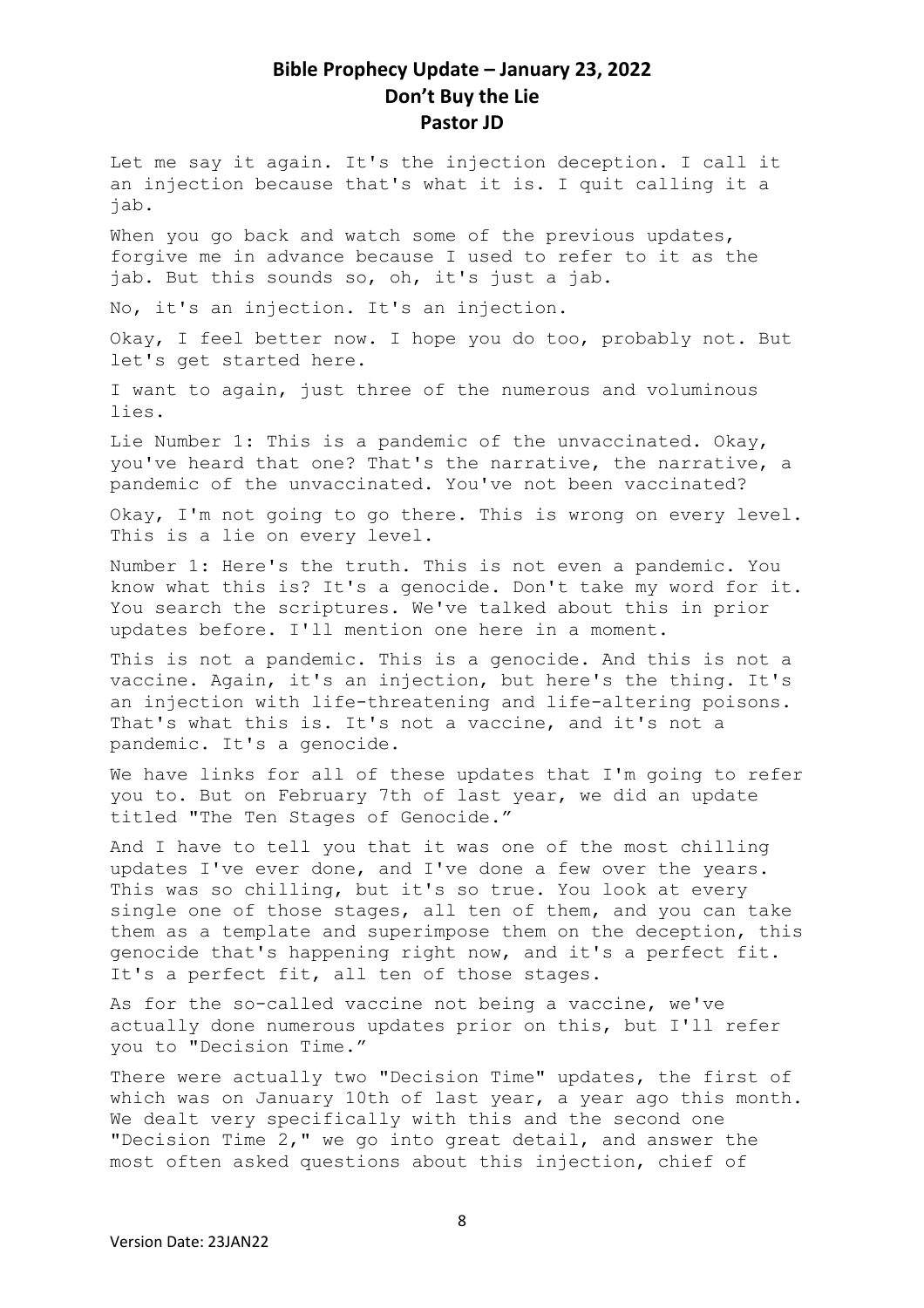which was about how this injection, and I want you to listen to me and please don't misunderstand me when I say this.

This is very important. This is the number one question we get. Is this the mark of the beast?

Answer: Not yet, no, not yet.

But listen, it will become the mark of the beast. This? Yeah. Think about it. Right now here in Hawaii, I cannot go into a store unless I have an M-A-S-K.

It's a preconditioning, a pre-programing, a precursor to not the M-A-S-K but one letter away, the M-A-R-K. Did you get that? I know it's early.

How do you know and why do you believe that this will yet future, yet future become the mark of the beast? Well, again, in prior updates, we go in-depth into the technology of what's known as quantum dot tattoos, which are a stamp, patch that has palisades.

And you go into Revelation 13 and you look at the original language of the Greek New Testament for what the word "mark" means, and we go into all of this, and it is a palisade stamp, tattoo-like mark that you will use.

So right now - okay, might as well just real quick.

Don't look at your watches again. Okay right now, I'm checking my text messages, just a second. You do this too.

No, this is important, okay, wait. Okay, it's from my wife, so this is really important.

Now, this is on us, right? And in some places now, you have to have your vaccine status on this, on you, right, in order to do anything buy, sell, anything.

Well, they're going to take this that's on you and they're going to put it in you. And it's already happening, and the technology's already here.

And in fact, the technology is such that if you take it 10 years, 15 years, 20 years, we've talked about this as well. You go that far into the future, the technology as rapidly and swiftly as technology has advanced in just the last ten years, and it's exponentially more in the next 10 years from the last 10 years, that's 20 years, you exceed the Bible prophecy technology that we have in scripture. That's so advanced that it exceeds the technology that we have described in the Bible.

Well, I want to keep moving because this second one is a very hard one. Hospitals are full with the unvaccinated. Again, you'll forgive me, wrong on every level, a lie at every turn.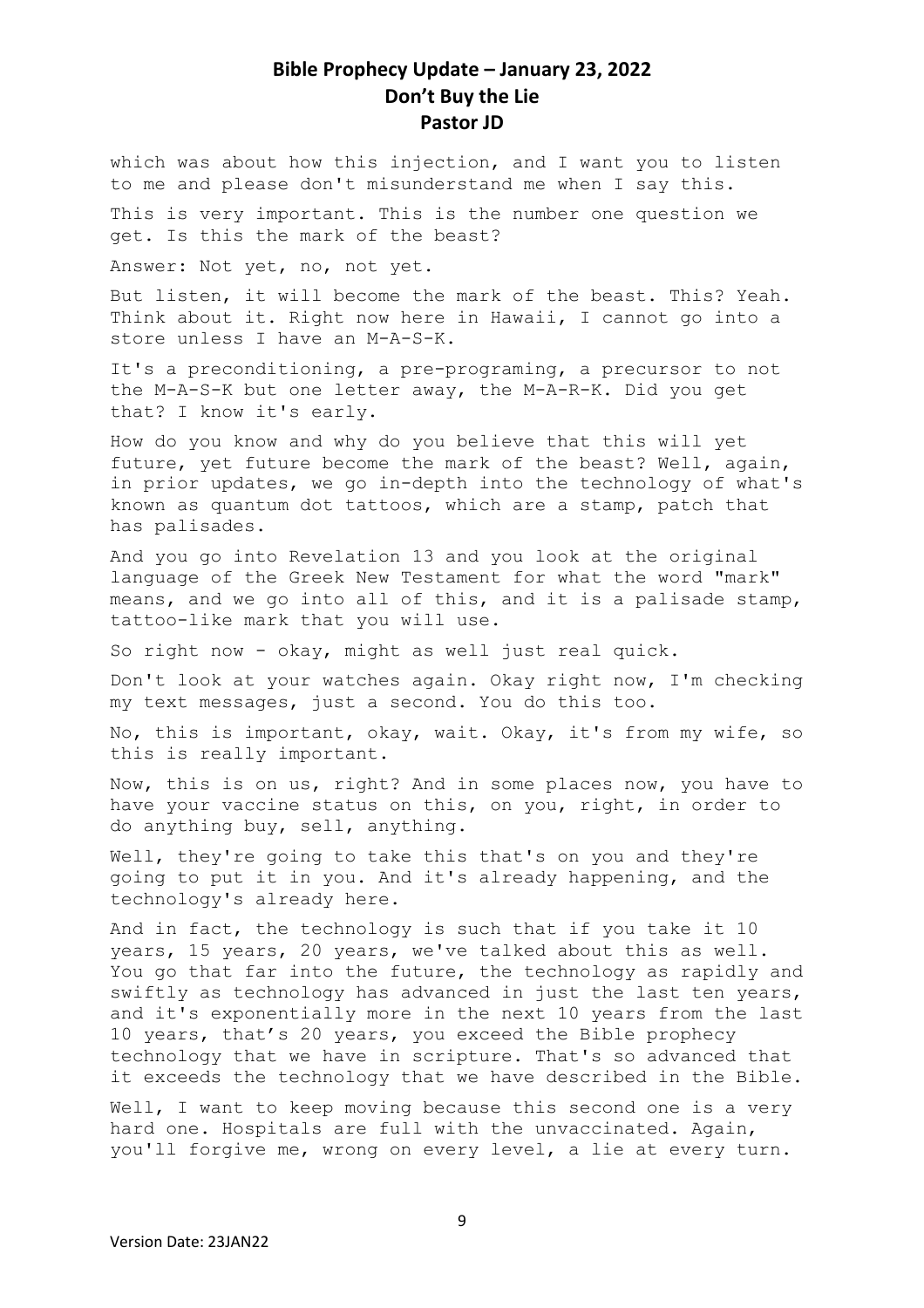Here's the truth. The hospitals are not even full, and worse, the ones that are in the hospital, there are more injected people in the hospital than those who are not injected. I mean, they're lying to you.

I stopped, actually about a year-and-a-half ago I stopped watching. And I mean no disrespect for anyone that maybe is associated with the local news stations here. I know we have one brother that works for one of the local news stations, but I stopped watching the local news about a year-and-a-half ago.

I can't because it's just a lie because they have to lie because they're paid to lie, and so too are the hospitals paid as well. That's what I want to talk about here for just a moment.

Those in the hospital are starved and then murdered under the banner of the hospital receiving tens and even hundreds of thousands of dollars.

In recent weeks, there have been many documented reports of loved ones who were sedated, then ventilated, leading to their needless death.

Okay, Pastor JD, with all due respect, where's your documentation, where's the link, where's your source?

You know what? You can find it. Here's one you can search for after you search the scriptures. Search on the Internet, and here's what you'll find.

These life insurance companies, they are freaking out. You know why? Because the death rate is something like 40% higher than it ever has been. And you know how life insurance works, right? 40%?

I have a life insurance policy. I'm hoping the rapture comes before, but who knows? I mean...

There is such a thing as life insurance companies going out of business and unable to pay out the life insurance benefits. Have you ever heard about that?

Well, you will be because this is unsustainable, all of the deaths and we're not talking about elderly either.

Have you seen some of the actual videos of these fit, top of their game, literally, athletes who have been injected, and they just drop dead? There they are, on the court, on the field, and boom, down they go.

I know we mentioned this, but might as well mention again, just real quick.

You remember - this was really early on - there was a nurse that went on live television to receive the injection, and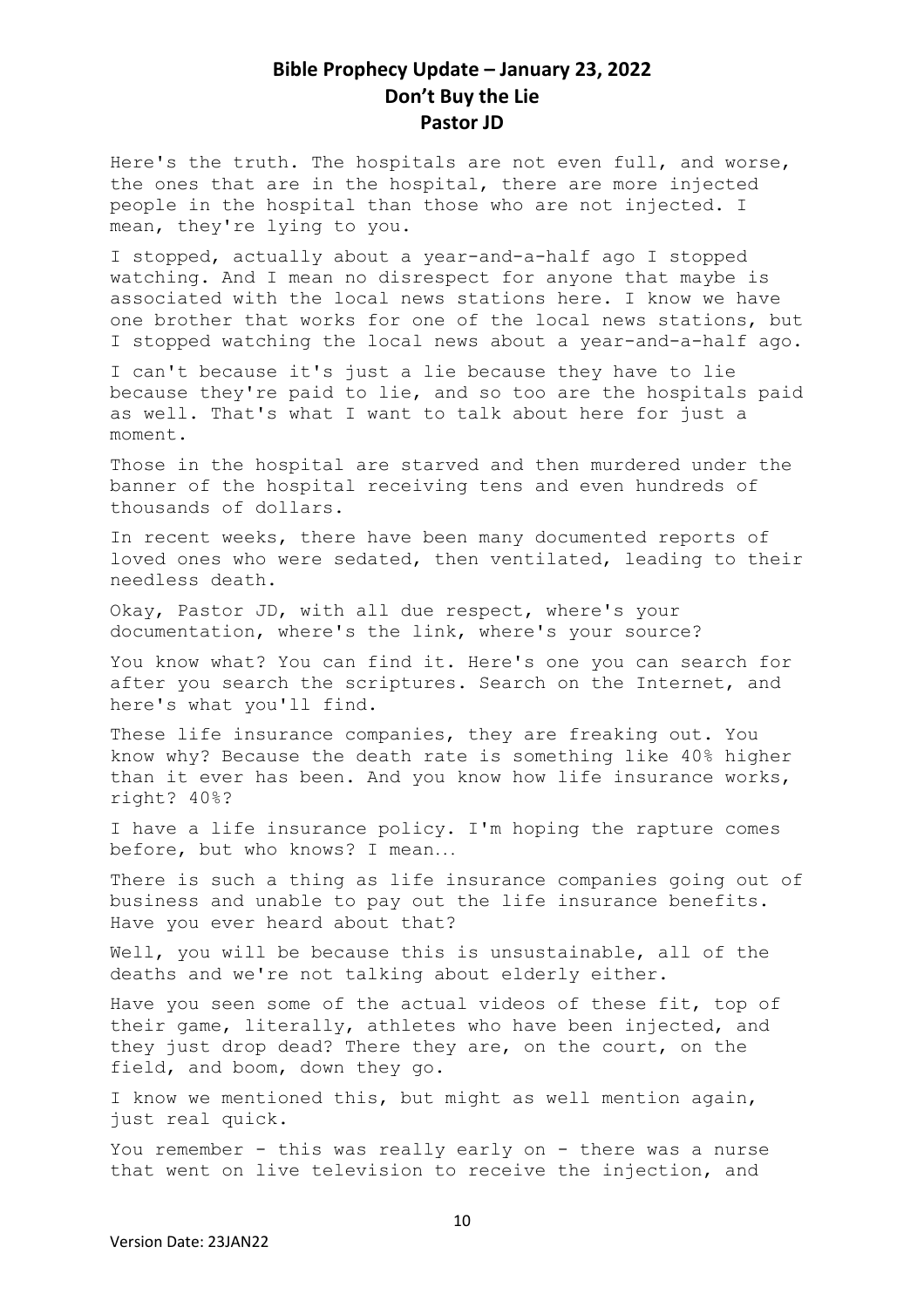they broadcast it and she got up there, she had her mask on. She got the injection, and she got up to the microphone, to the podium and started talking about it, and then all of a sudden, she starts doing this, and she said, I don't know, and she drops to the ground. They cut the feed.

You ever wonder what happened to her? Oh, you won't hear about it. They buried it on page 195,312, I think it is, if it's there any more at all.

She died. Did you know that she died?

So what's happening here?

Well, here's what's happening. The hospitals are making a lot of money just to test you. They pay them to test you.

Positive test? Admit you, put you on a ventilator. That's even more money.

If they give you Remdesivir - we'll talk about that more in a moment - that's more money.

If they kill you, that's way more money.

One has estimated that when it's all said and done, people walk into the hospital, they're actually walking into the hospital. They're driving themselves to the hospital. Next thing you know, they're on a ventilator.

What? Why?

Because that's how we get money.

And so hey, can we just give them ivermectin?

No!

Can you give us some vitamin C or vitamin D?

Nope!

Can you at least give them some water?

No!

I'm not exaggerating. I'm not exaggerating. They deprive the patient of nutrients, much-needed nutrients and hydration because they're in sedation and on ventilation.

And if that patient dies, one has estimated that the hospital per patient will get upwards of a quarter of a million dollars per patient. That's a lot of money, right? That's why. That's what's happening.

I made the statement a few months back that the most dangerous place to be or go is the hospital, and that is now more true today than it ever has been.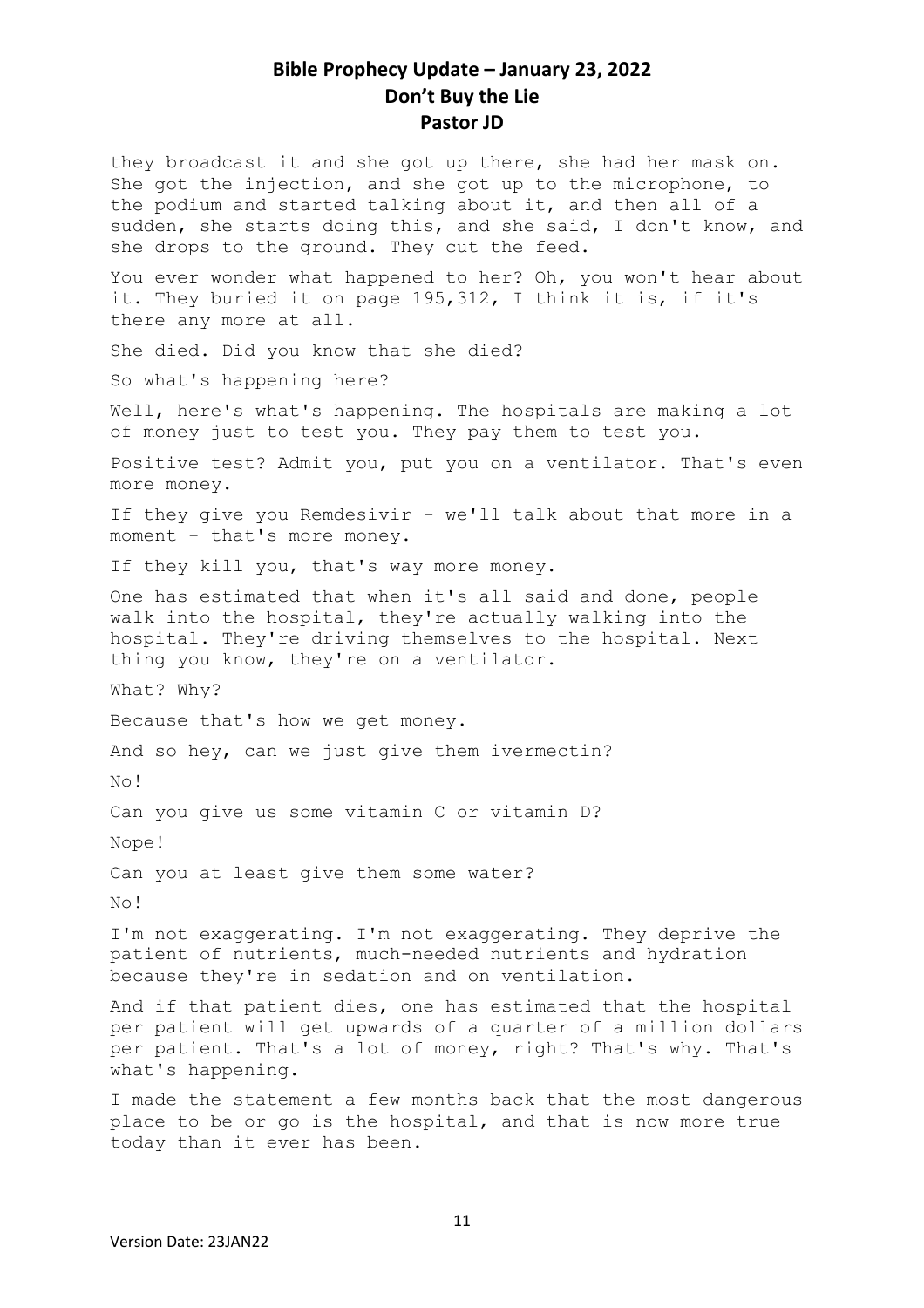Okay, wow, Pastor, thank you so much. What do I do, though? Because I got - I know people that are really, really sick. What are you saying? That this isn't a real thing?

Oh, no, it's a real thing.

What is it?

We really don't know.

And not only that, when it comes to the injection, which is, by the way, what this was created for, the injection was not created for this, this was created for the injection. This is planned decades ago, by the way.

So it's something, it's real. It's very real.

I'm going to actually talk about this more in just a moment. But suffice it to say for now, there are really good resources that you can go to.

I never want to take the posture of giving any kind of medical guidance or legal guidance, only biblical guidance. But there are many resources that you can find online that have protocols, preventative measures, things you can do, things I do, by the way.

What are they?

I'm not telling.

But I do these things, and they are all designed to keep you out of these, I'm sorry to say, death camps because that's what the hospitals are now. Nobody can go in and see the patient.

I've heard horror stories of family members sleeping in their cars in the parking lot for days waiting to see their loved one who walked into the hospital. And they'll never get out of there alive.

So this is a lie, and it's a big lie.

May 30th of last year in the update, "What's the World Coming  $TO2"$ 

I shared firsthand accounts from those who were either injected or knew someone who was injected. I wanted to know firsthand. And by the way, for anyone who would say, How do you know this about the hospitals?

We know this firsthand. We're hearing this from people, people like you and me.

In fact, at the conclusion of the update, I'm going to share one such testimony from a sister in Christ who made it out alive by the grace of God from the hospital. I have to say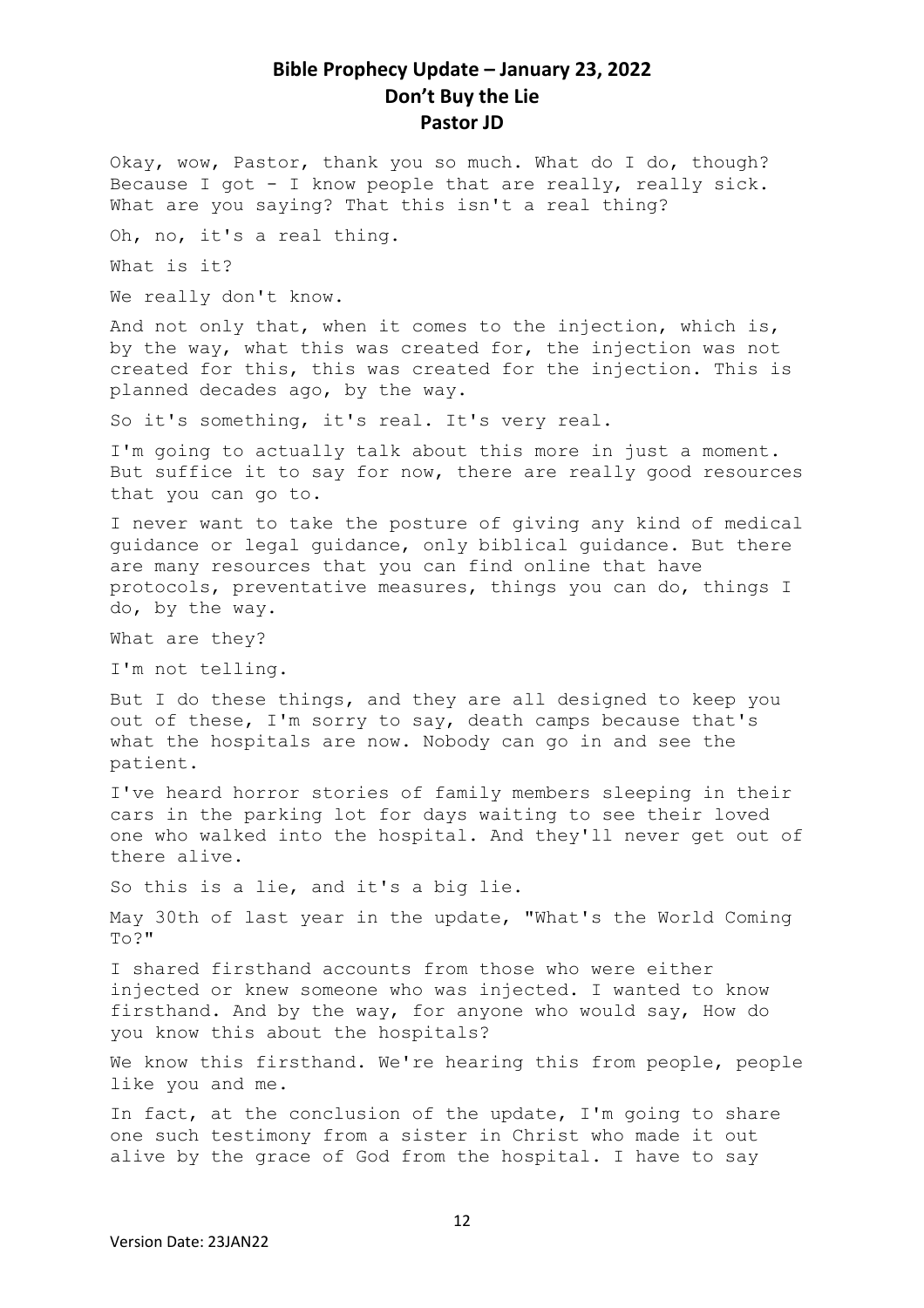that some of the accounts that we shared in that update were just, I mean, heartbreaking.

And these were firsthand accounts. This wasn't a yeah, my friend's brother's cousin's dog's aunt knew someone who...

No, this was my husband died three days after the injection. My daughter is in a wheelchair. She was physically fit, perfect health 22-years-old. She'll never walk again after the injection. Firsthand accounts. That's how we know, and that's the truth.

Back in September of last year, we did actually two Updates, the first of which was titled "Restraining the Evil and Sustaining the Righteous."

And the second one is titled "But God Testimonies," which we are doing presently and continually, at least for the foreseeable future until the Lord directs me otherwise.

But both Updates are personal accounts of how God, as only He can, brought good from the evil. Yes, you meant this for evil, and this is evil, but God meant it for good, for the salvation of many this day. And that is exactly what God is doing.

So many people - we will not know them until that trumpet sounds at the rapture, I think we're in for a pleasant surprise at how many people have come to a saving knowledge of Jesus Christ because of this. And I praise God for it.

Lie Number 3, lastly, you've heard this one right? This will all end when everyone is vaccinated. And they see it just like that too.

[ Laughter ]

I'm sorry. Here's the truth.

This will not end when everyone is injected by virtue of the seemingly endless booster shots, as they call them, which are believed by many to actually be kill shots. So I think I forget what country, nation, five. They're on their fifth. Israel is on their fourth booster shot.

Again, you cannot find the actual numbers on this, and that's by design. You'll get one report over here that says this, you get another report over here that says that, and you get just more confused, and again, that's by design.

It's all censored. It's all propaganda. It's all misinformation, especially when it comes to the actual number of deaths.

I cannot stand before you and tell you that I have a verified source that this is the actual number of deaths. But here's what I can tell you: It is significantly higher than any of us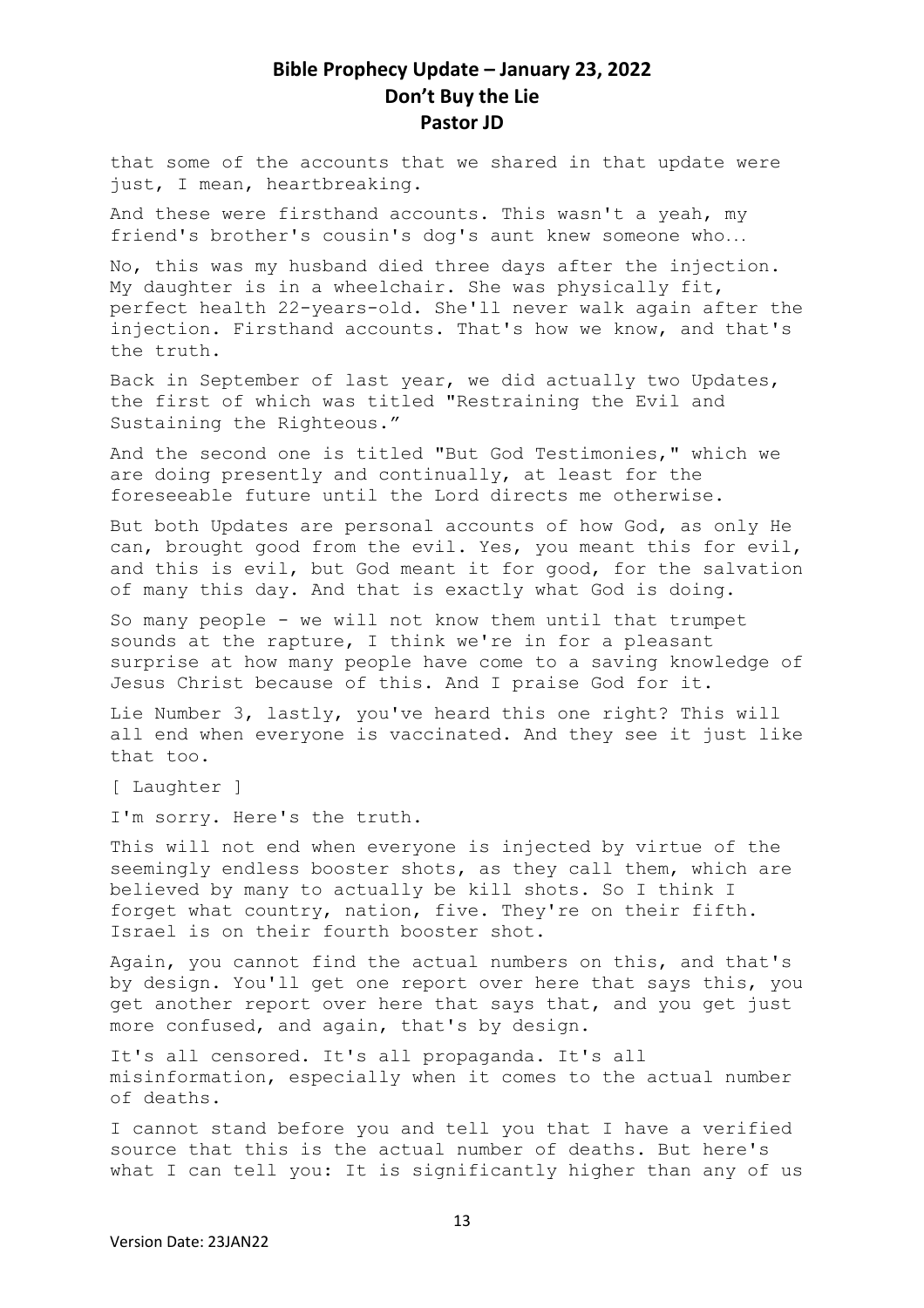could possibly imagine. We're talking about in the millions, potentially the tens of millions of people.

Well, wait a minute. VAERS says there's only, only 20-plus thousand deaths. Wait a minute.

And by the way, firsthand accounts, and these are not necessarily Christians, by the way.

In fact, let me just say something on that because this is a thing. It is an indictment on the Christian and the pastor, but especially the pastor when you have non-Christians speaking the truth that Christians and especially pastors should be speaking. I'm sorry for the strength in which I say that, but it's the truth.

[ Applause ]

How sad is it that I, as a pastor, have to go to a non-Christian to find the truth?

So that pastor I used to listen to, and there's a long list of pastors I used to listen to. I actually made the mistake of actually, I thought, well, I wonder what they're saying now. Been again, over a year, year-and-a-half since I listened to them. Oh, I'll listen to them.

I think I made it about eight seconds. They're promoting this! They're promoting this!

Okay, Lord, I mean, yeah...

I would covet your prayers because this is a thing. I'm just going to say it's a thing. Okay, it's a big thing. And it's a hard thing.

But there are some who are suggesting that the number of deaths will increase in the future, in the not-too-distant future. And it's just really a matter of time.

And here's why. I mean, that's what's happening: People are dying. Here's an explanation as to why it's happening that people are dying.

The injections contain spike proteins, which are creating trillions of minuscule clogs in the blood causing the heart to become inflamed and overworked. This then drives other diseases, which in turn leads to hospitalization, with the intended end being that of one's death.

That's why what's happening is happening. This we do know, and this is why it is that you see perfectly healthy people, and all of a sudden now, they're having myocarditis, myocarditis?

You'll find, and again, don't take my word for it, many people whose lives are over, their careers are ended, and they'll never be the same again.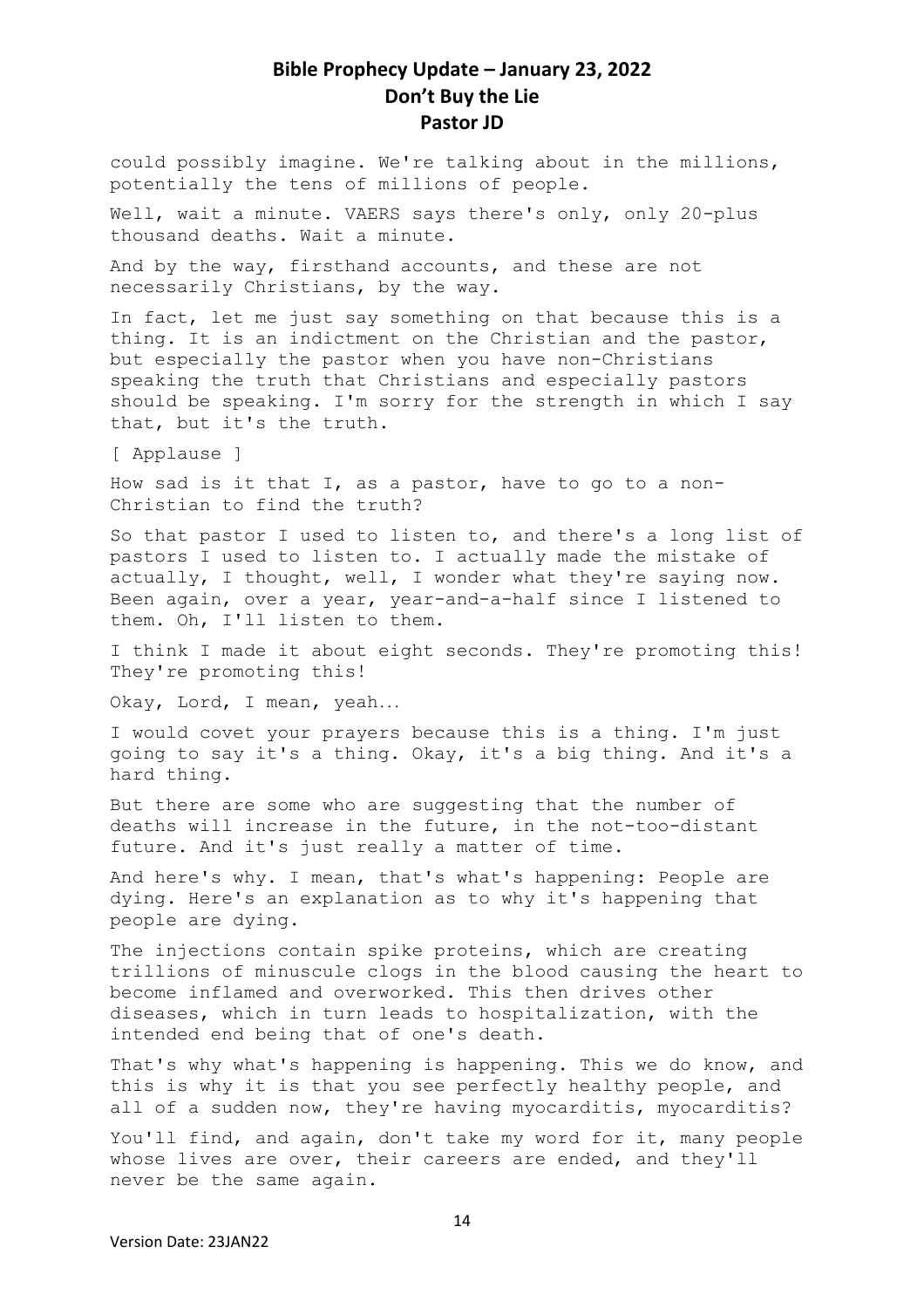Pilots, airline pilots done, game-over. A lot of people in the medical field done, game-over. Their lives will never be the same again because of this. This we do know.

Okay, so well, let me just refer you to this last update titled "Coming to a Head."

And the reason is, is because we look in-depth into why it is that they want every human injected. We know it's not to prevent this; I'm calling it this because not only is it not preventing it, it's actually it seems making it worse.

You know, our God-given immune system?

Man, and by the way, and this is documented too, those who  $-$  I should probably mention - okay, help me out, please, Lord. Okay, you're looking at me right now saying, okay, Pastor, I got injected. What happens now?

Well, listen, if you're born-again and you got injected, you cannot be un-born-again. Okay? So are you okay with that? Okay, just rest in that and know that. That's the truth.

Now I got injected. Am I going to die?

I don't know. I don't know.

You know what?

Okay, okay, Lord.

So many years ago, the question was asked of a pastor: Can I smoke cigarettes and still go to heaven? And I thought the perfect answer - this was the perfect answer. Yes, you can still go to heaven if you smoked cigarettes. In fact, you'll probably get there sooner.

[ Laughter ]

Is that okay? Do you see where I'm going with this?

Listen, if you're saved and you got injected, you're probably going to get there before we do, unless of course, the rapture is as soon as we hope it is and believe it is.

Are we good? Is everybody good with that? That's the truth.

And again, we're going to see this with the "But God" testimony.

So okay, if this is not about preventing this, what is this about?

Oh, I'm so glad you asked. You asked, right? Well, I'm going to answer.

What this is about is, and again, this is what my Bible savs this is. It is to control the reduced population. First and foremost, it's to reduce the population. Then it's to control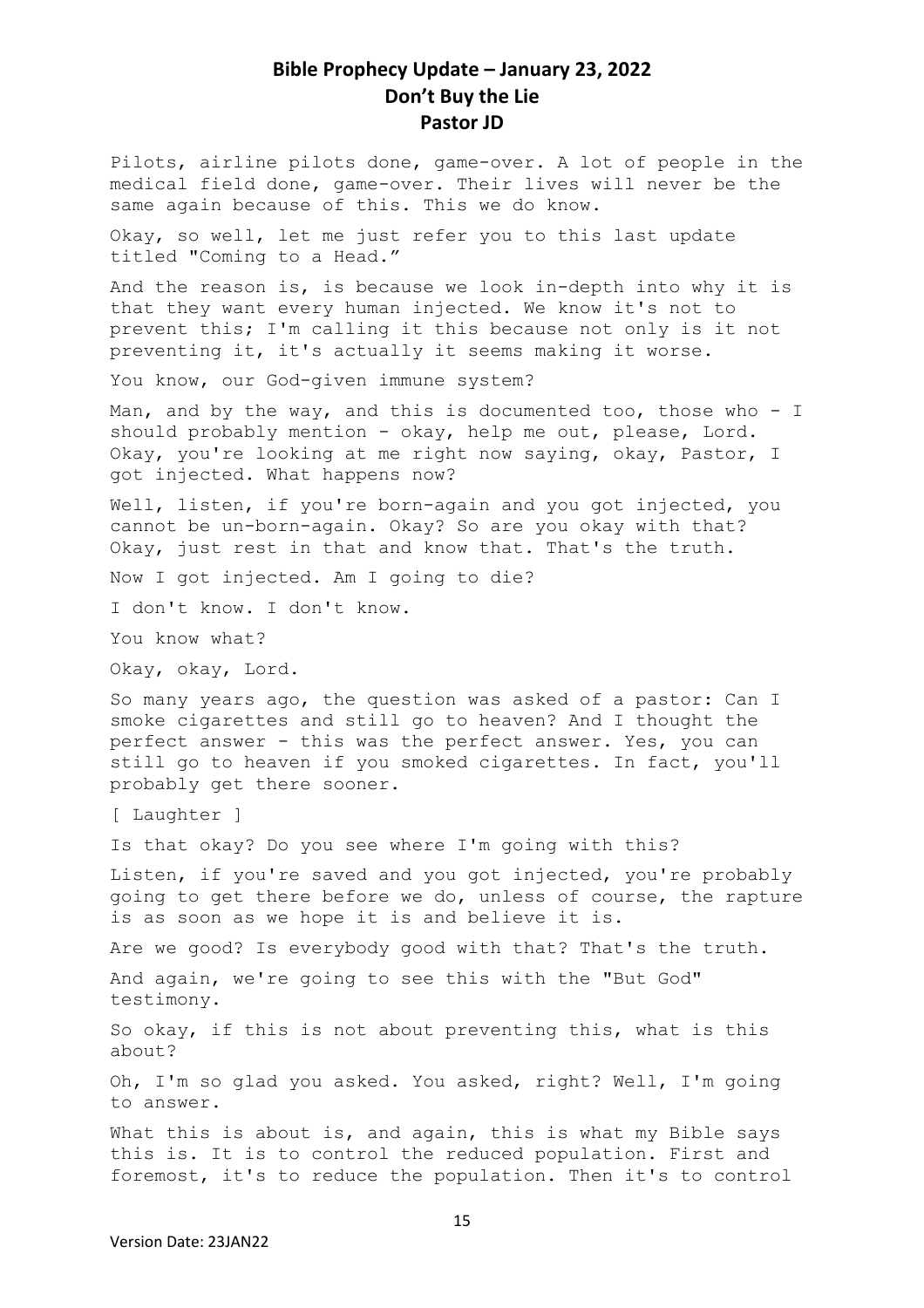the reduced population who will only be able to work, travel, buy, and sell predicated upon verification of vaccination. And this is exactly what we're told will happen during the 7-year tribulation, specifically in Revelation Chapter 13. That's what this is.

So you're telling me that all of this, this huge, massive deception that all the nations have been deceived by this big pharma injection, all of this is about reducing the population and then controlling the population?

Yeah because that's what the Book of Revelation says.

But God; I love those two words. I love those two words. They change everything.

But God is meaning for good that which is meant for evil, and dare I say that this is pure evil in every sense of the word.

But God in the end, will have the final word in meting out just judgment on the perpetrators of this evil, who I truly believe are demon-possessed and are given over to the lie having rejected the truth.

Jesus is the truth. He's the Way, the Way, the Truth and the Life. And there is no way to the Father except through Him, for those who will simply believe in Him, which is why we always end these Prophecy Updates with the gospel, the good news of salvation in Jesus Christ, and by way of the simple, childlike explanation of salvation vis-a-vis the ABCs of Salvation.

The A very simply is for admit or acknowledge that you sinned. Because unless and until we admit that we've sinned against God, why would we be interested in a Savior? No need.

Romans 3:10 says, "There is no one righteous, not even one."

We were all born sinners, which is why Jesus said we must be born-again to enter the Kingdom of Heaven.

Romans 3:23, says, "All have sinned [every single one of us] and fall short of the glory of God."

That's actually what the word "sin" means, by the way. It's an archery term meaning you missed the mark. You fell short of the bull's eye, God's perfect standard of righteousness. So as an archer, if you shoot the arrow and miss, they would say you sinned, you missed the mark, you fell short. And we've all sinned and fall short.

Romans 6:23 is interesting because it sort of packages, for lack of a better way of saying it, the bad news first, with the good news.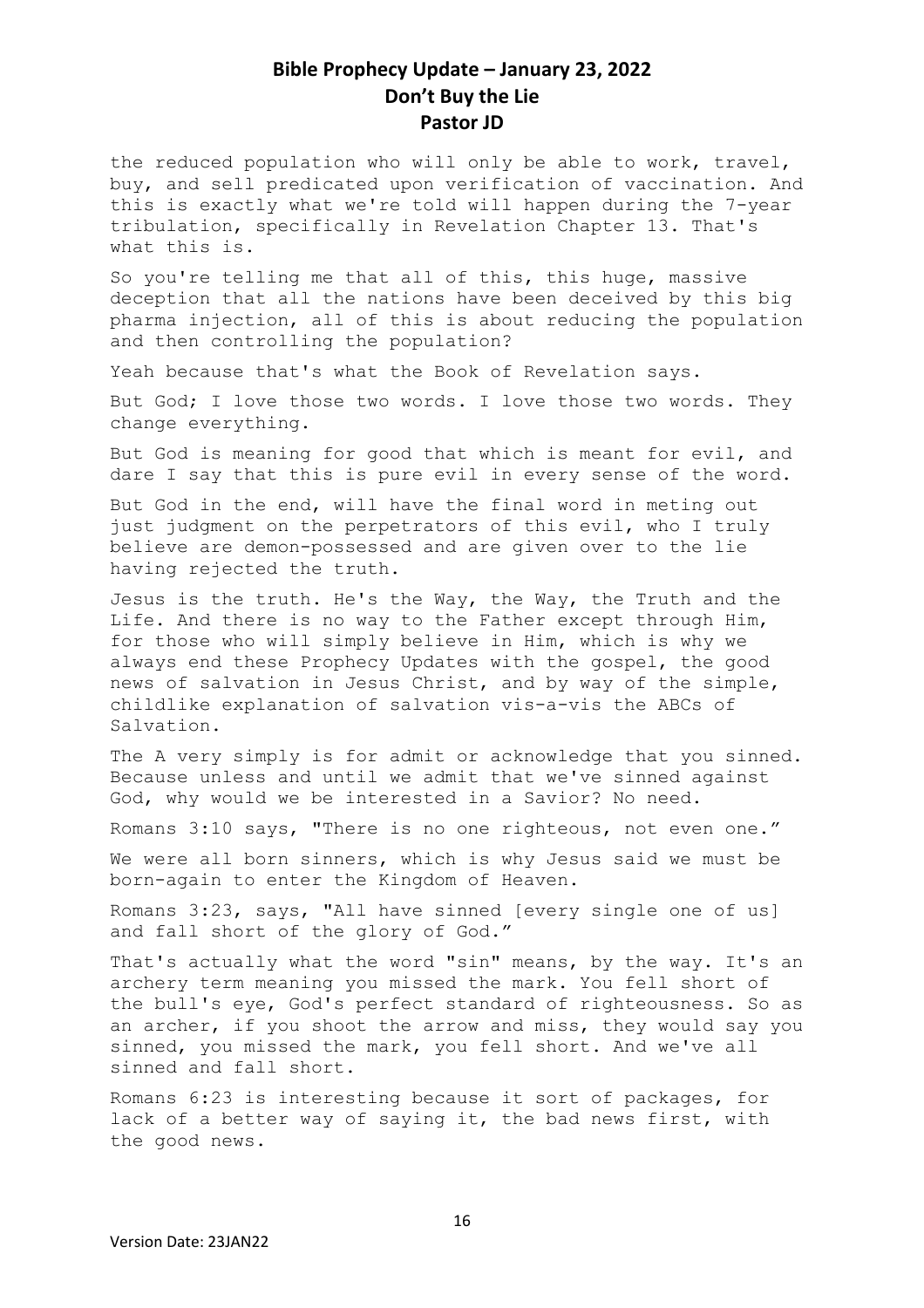The badder; I know this isn't proper English, so please don't email me, but the badder the bad news is the gooder the good news will be. And this is pretty, pretty bad.

How bad?

Well, death.

That's pretty bad.

The wages of sin is death; it's the death penalty. That's the bad news. What's the good news? Oh, the gift of God, gift, not wages, wages you earn, you deserve, gift is given, the gift of God is eternal life in Christ Jesus our Lord.

That's the A, and the B, which is central in the ABCs is for simply believe in your heart that Jesus Christ is Lord. See when you acknowledge and admit that you sin, then that leads you like that tutor from the law that shows you you.

It's a mirror, a perfect mirror, and the law shows you that you've broken every single one of those commandments. You're guilty as charged. And then here's the Holy Spirit taking you by the hand and leading you from the law to the Christ who fulfilled the law.

Romans 10:9-10 says, "If you believe in your heart that God raised Jesus from the dead" [why did He need to be raised from the dead?] Because of the death penalty. "Because the wages of sin is death."

So Jesus says, I will go to your death in your stead. That's the good news, and if you believe in your heart that God raised Jesus from the dead, you will be saved. That's the B, and then the B leads to the C.

Because once you put your faith in the Lord, believe in the Lord, then you call upon the Lord. Romans 10:9-10 also says, "If you confess with your mouth, Jesus is Lord and believe in your heart that God raised Him from the dead, you will be saved."

And here's why.

"For it is with your heart that you believe and are justified and is with your mouth that you confess and are saved."

And Romans 10:13 lastly seals the deal. "All who call [all who call] upon the name of the Lord will be saved."

I implore you today; you might be here in this service today or watching online. I beg you if you've never called upon the name of the Lord, believing in your heart, confessing with your mouth, trusting in Him, acknowledging your sin, how do I say this? I'm just going to say it.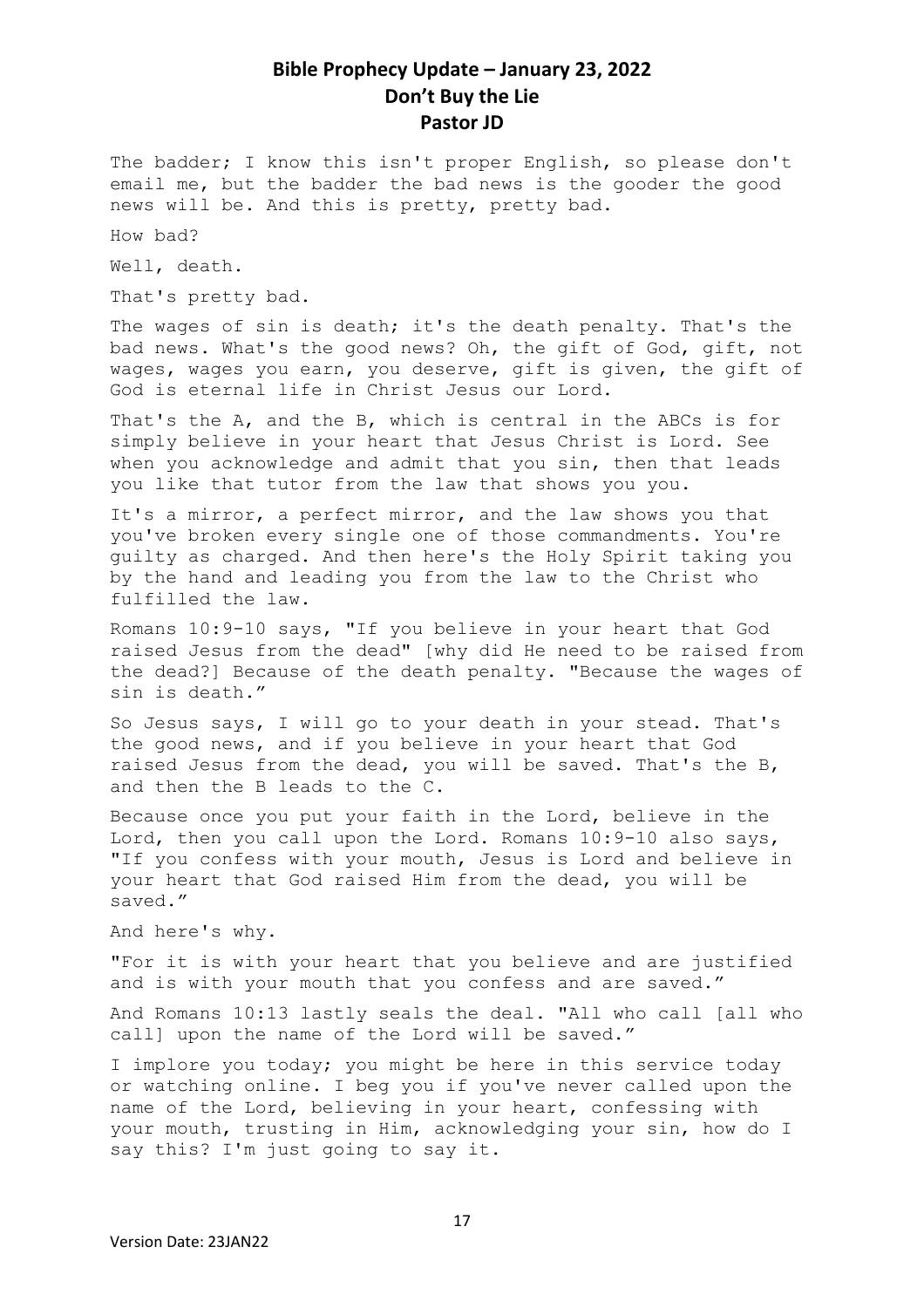Why in the world with everything happening in the world would you delay the most important decision of your life for eternal life? What are you waiting for?

I just want to see how things go.

Are you kidding me?

That was really a crass way to say what maybe could have been said in a more gracious way, but today is the day of salvation. Today is the day of salvation.

Can I just share with you this testimony real quick? It speaks to what we just talked about. It's from Deborah Leinss; again I hope I'm pronouncing her last name right.

She writes: "JD, warn people about Remdesivir. From what I read about this drug; it is administered with an antibiotic which causes your lungs to fill up with water. This is because it shuts down your kidneys and liver.

Then they slap you on a respirator, which will kill you. I found out that Medicare gives the hospital a bonus of \$3,000 per treatment five times.

They give a bonus if they list your death with COVID. There's a huge list of things hospitals get when they give certain drugs paid by insurances and Medicare. So the hospitals are paid to kill.

I went to an urgent care center, was told my oxygen was only 88. A person should be between 90 and 96, so my hubby took me to the ER at the hospital. He was thrown out of the hospital so they could play with me. I was given an EKG, chest X-ray, and statins by IV. I was told they were admitting me.

Six times the ER doctors told me they were giving me Remdesivir. I refused six times, knowing about this drug.

At 11:00 p.m., a new nurse came in and told me, Your medicine is here.

What is it, I asked?

Remdesivir.

I told the nurse to take it out the same door she brought it in.

[ Laughter ]

[This is a woman after my own heart right here] What did they think? I would be asleep and they would put it in my IV? The next day I told the nurses that I was going home.

Two ER doctors appeared telling me if I went home, I would die. I told the doctors, God put the breath in my lungs, and if He decides to remove it, I will be in heaven with Jesus.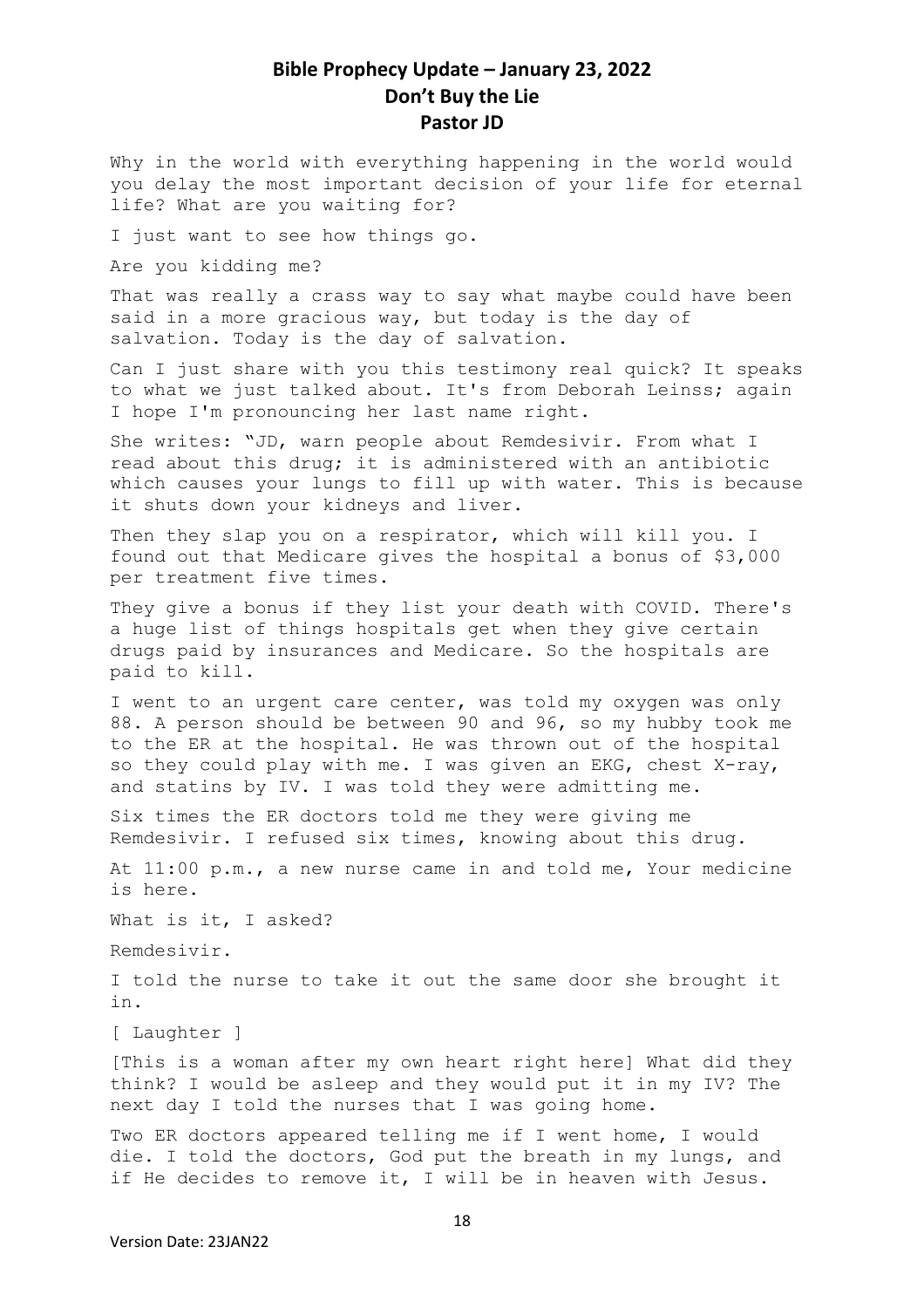[Wow]

I was told to stop this [explicative] by the doctors. Sunday morning, I told the nurses, I'm going home. That's it. That was at 6:00 a.m.

At 11:00 a.m. one of the two ER doctors came to my room. He demanded that I tell him where I learned that Remdesivir was a bad drug." She proceeded to tell him that a doctor and a pastor had told her about this.

[ Laughter ]

By the way, don't do that; I'm already in enough trouble as it is. Can you not use my name, please?

So they go back and forth; this lasted 20 minutes, she says. I shut him down and told him to move on to dismissing me from the hospital. I was not going to be harassed any longer.

At this time both doctors told me they were scared for me. They were afraid to let me go home as I would die. Not once did one of those doctors call my house to see how I was doing. JD, I am still alive seven weeks later.

(Cackling)

[ Applause ]

It is through the grace of God that I am. Had I taken that Remdesivir, I would be dead now. It is the Holy Spirit and you who warned me of this terrible drug. Everyone I talked to doesn't know about it. I am sharing this bad news with everyone I meet.

I am not afraid of dying, don't get me wrong. It's just our insurance companies and Medicare government are paying big money to kill people. How shameful is this? I wish you would spread the word about this killing field. I think that what they will pay is under the CARES plan."

I did do a little bit of research on this, and she's right. You can actually find this. It is public knowledge. And you can find this information of exactly what they pay the hospitals to do.

"It's sad that we go to these hospitals for help only to be killed off.

Love your Thursday and Sunday teachings. I watch them every week. I truly believe God led me to you.

My hubby [I love that] is 68 and I am 67. I have been saved since I was 13, and my hubby came to the Lord when he was 28 years old. Thank you and God bless, Mrs. Deborah Leinss.

[ Applause ]